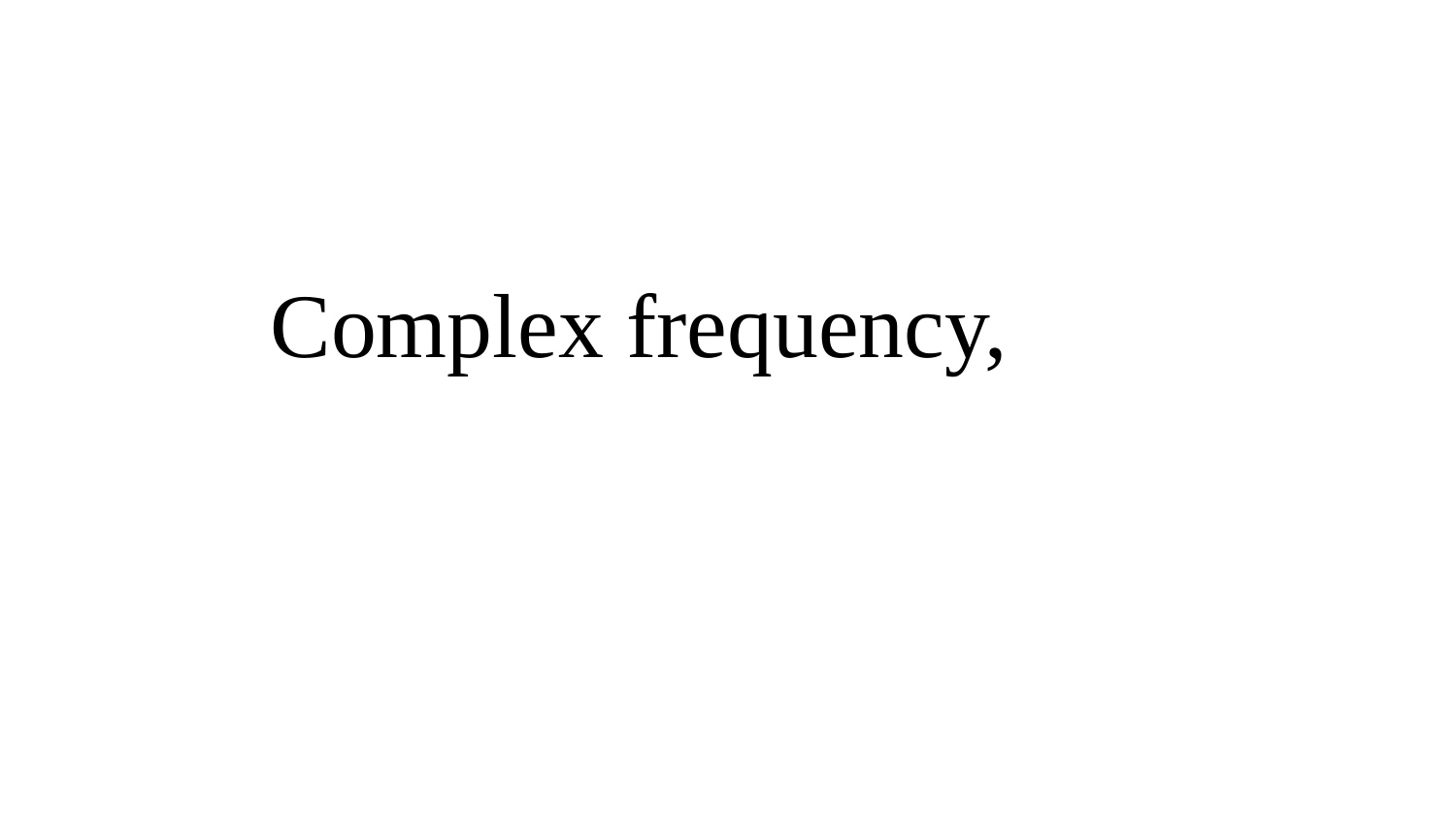# Complex frequency

**Definition:** A type of frequency that depends on two parameters; one is the " σ" which controls the magnitude of the signal and the other is "w", which controls the rotation of the signal ; is known as "complex frequency".

A complex exponential signal is a signal of type

$$
X(t) = X_m e^{st} \longrightarrow (1)
$$

where X<sub>m</sub> and s are time independent complex parameter. and

 $S = \sigma + jw$ 

where Xm is the magnitude of X(t)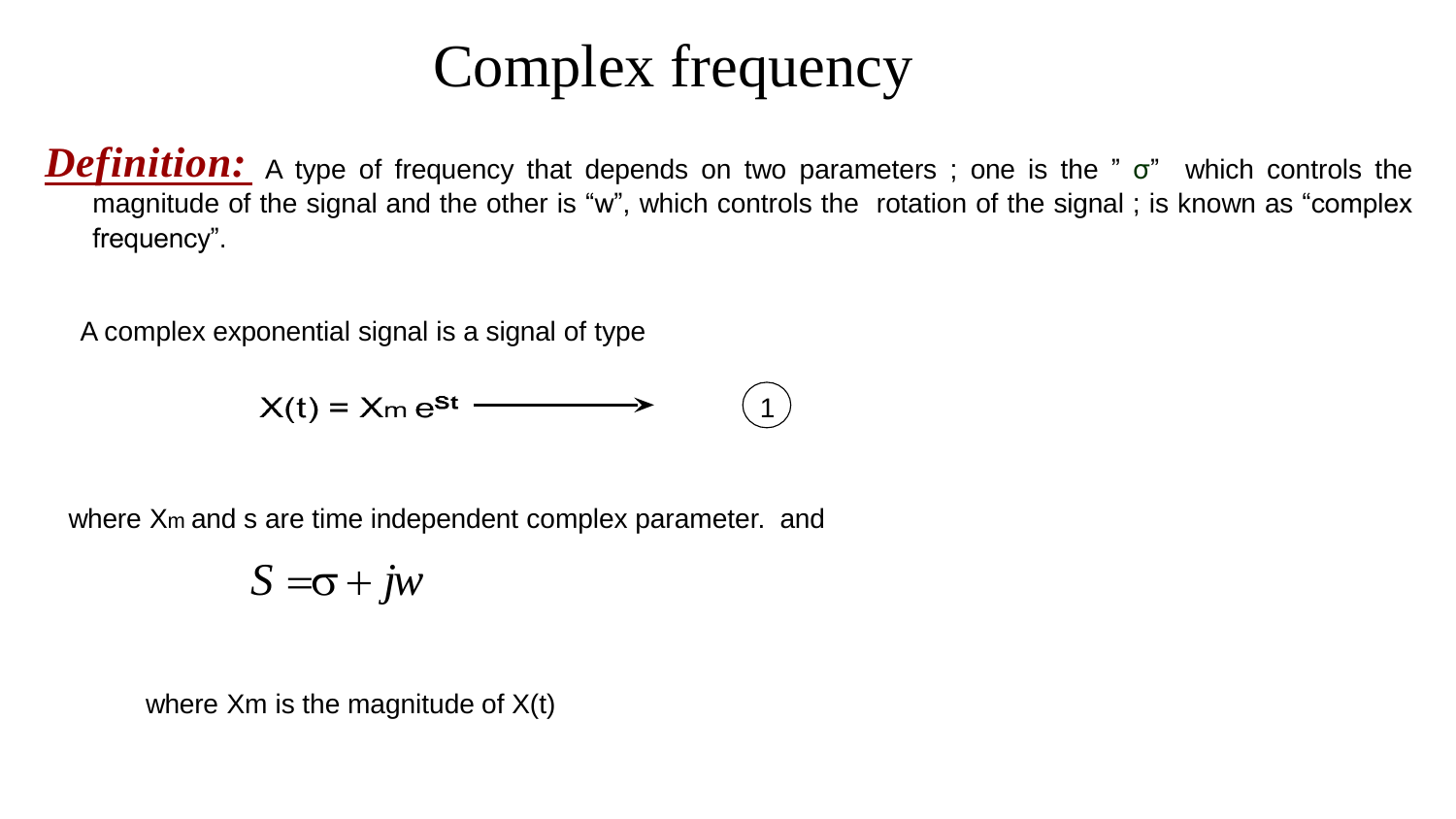$sigma$  is the real part in S and is called neper frequency and is expressed in Np/s.

"w"is the radian frequency and is expressed in rad/sec. "S" is called complex frequency and is expressed in complex neper/sec.

Now put the value of S in equation (1), we get

$$
X(t) = Xm e^{\sigma t + jwt}
$$

$$
X(t) = Xm e^{\sigma t} e^{jwt}
$$

By using Euler's theorem. we have i.e  $\quad{\rm e}^{i\theta}\ ={\rm c}\, {\rm o}\, {\rm s}\, \theta\ + i\, \sin\theta$ 

$$
X(t) = Xm e^{\sigma t} [cos(wt) + j sin(wt)]
$$

The real part is

$$
X(t) = Xm e^{\sigma t} \cos(wt)
$$

and imaginary part is

$$
X(t) = Xm e^{\sigma t} \sin(wt)
$$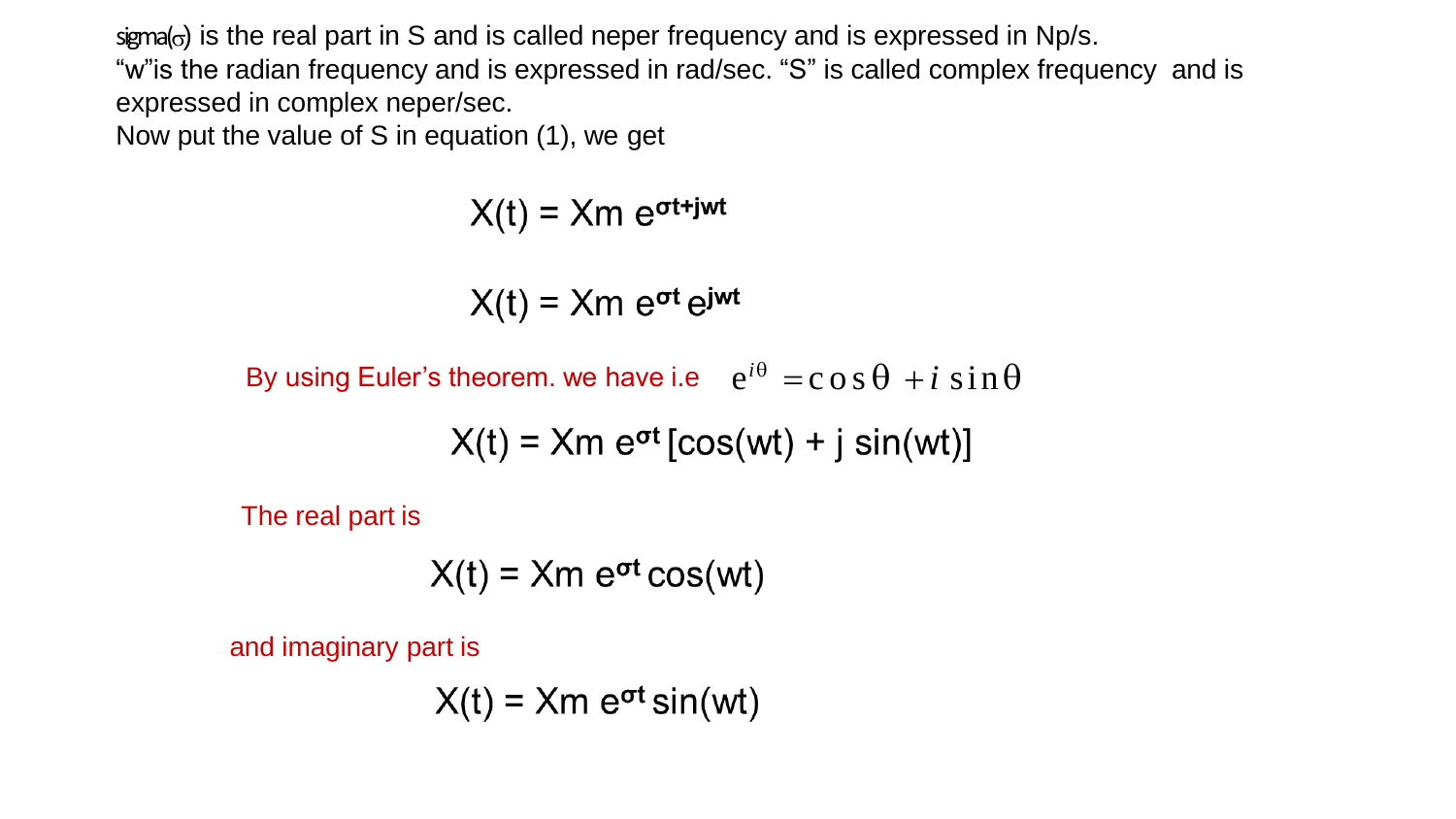The physical interpretation of complex frequency appearing in the exponential form will be studied easily by considering a number of special cases for the different value of S.

### **Case no 1:**

When  $w=0$  and  $\sigma$  has certain value, then, the real part is

 $X(t) = Xm e^{\sigma t} \cos(wt)$ 

$$
X(t) = Xm e^{\sigma t} \cdot 1 = Xm e^{\sigma t}
$$

imaginary part is zero (0)

since

$$
S = \sigma + jw
$$
  

$$
S = \sigma
$$
 as  $w = 0$ 

Now there are also three cases in above case no 1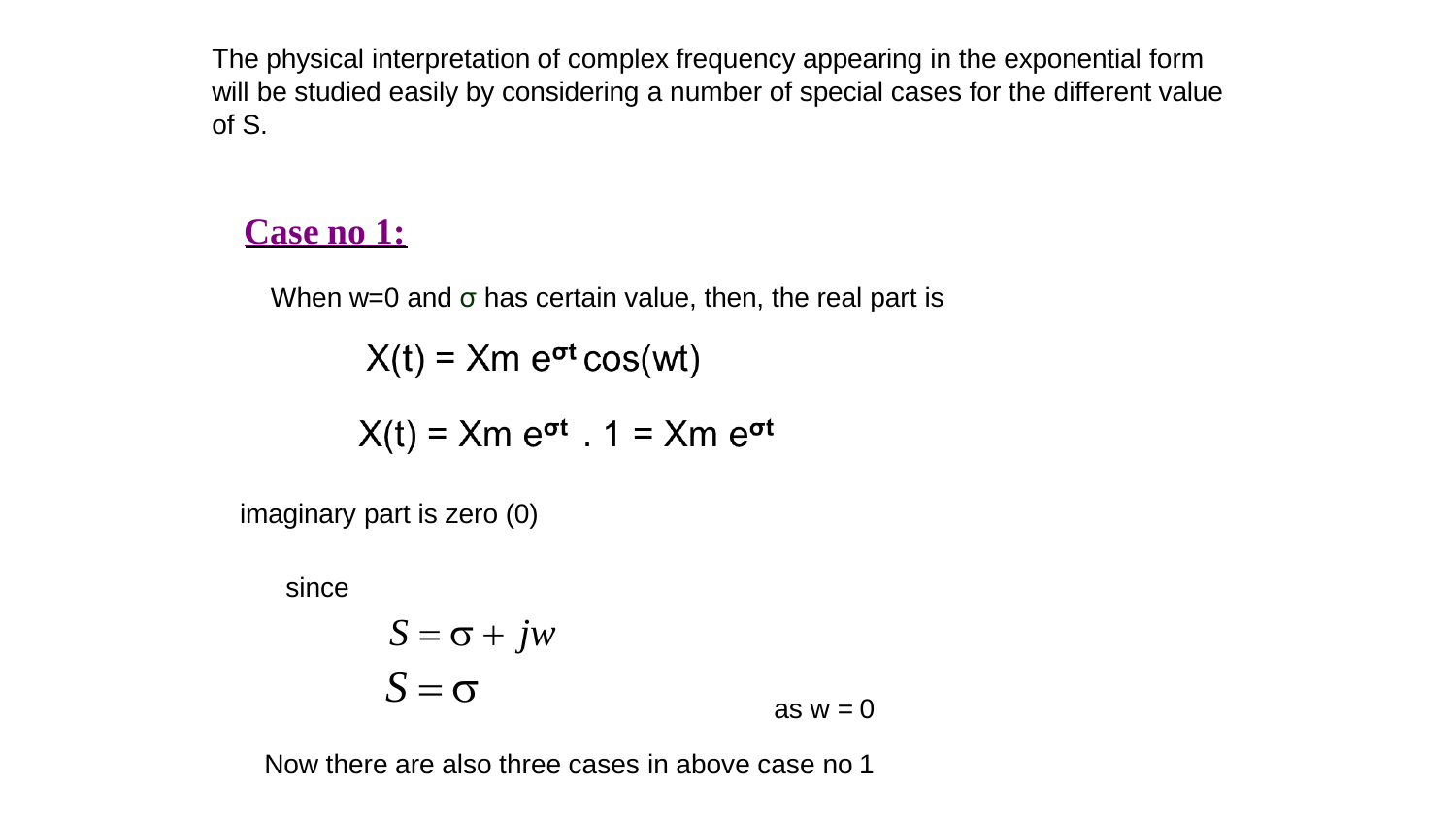(i) If the neper frequency is positive i.e. $\sigma>0$  the curve obtain is exponentially increasing curve as shown below.



Fig:1

(ii) If  $\sigma$  < 0 then the curve obtain is exponentially decreasing curve as shown below

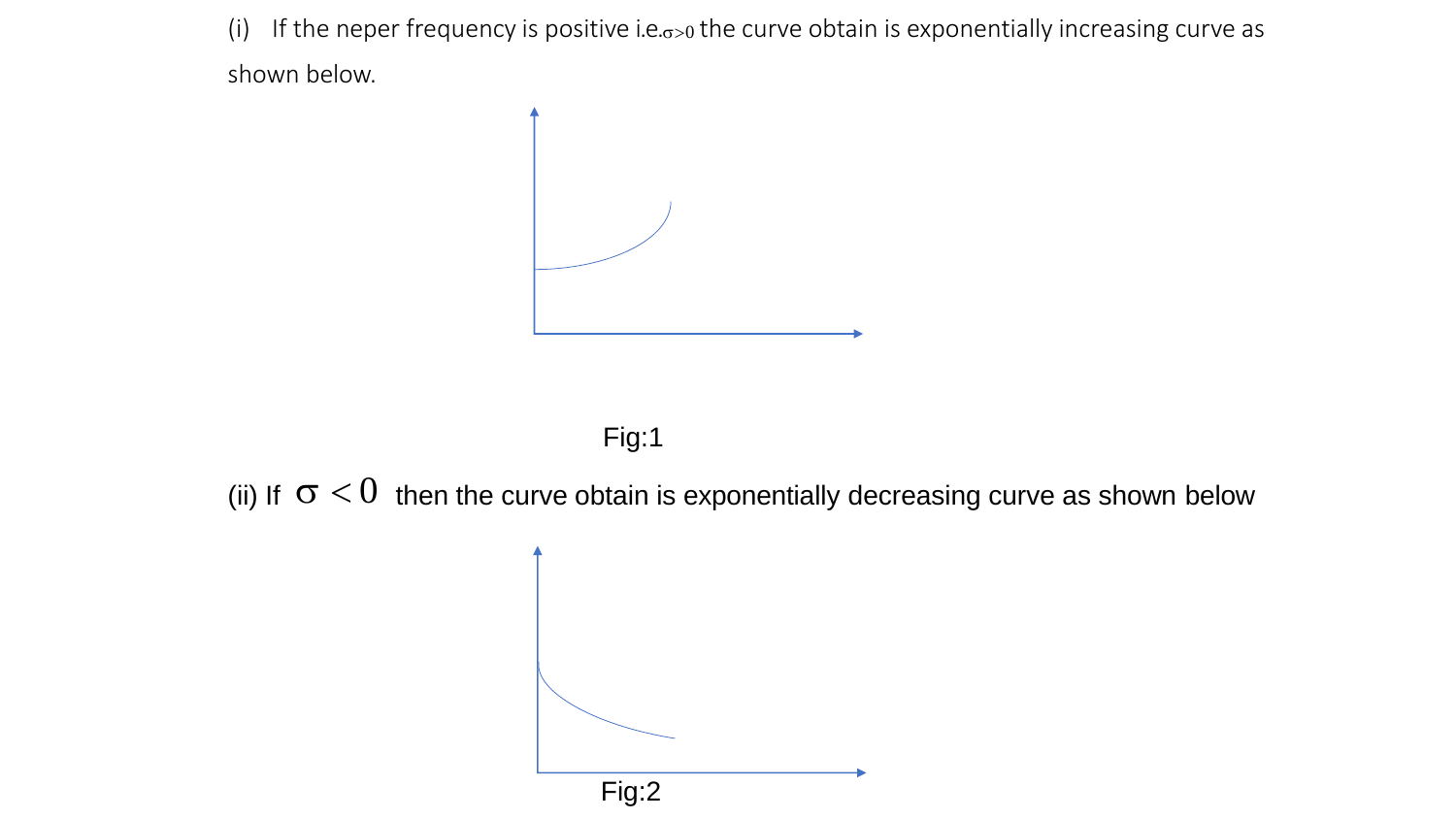(iii) If  $\sigma$  = 0 then the curve obtain is the steady state d.c curve as shown below in fig:3

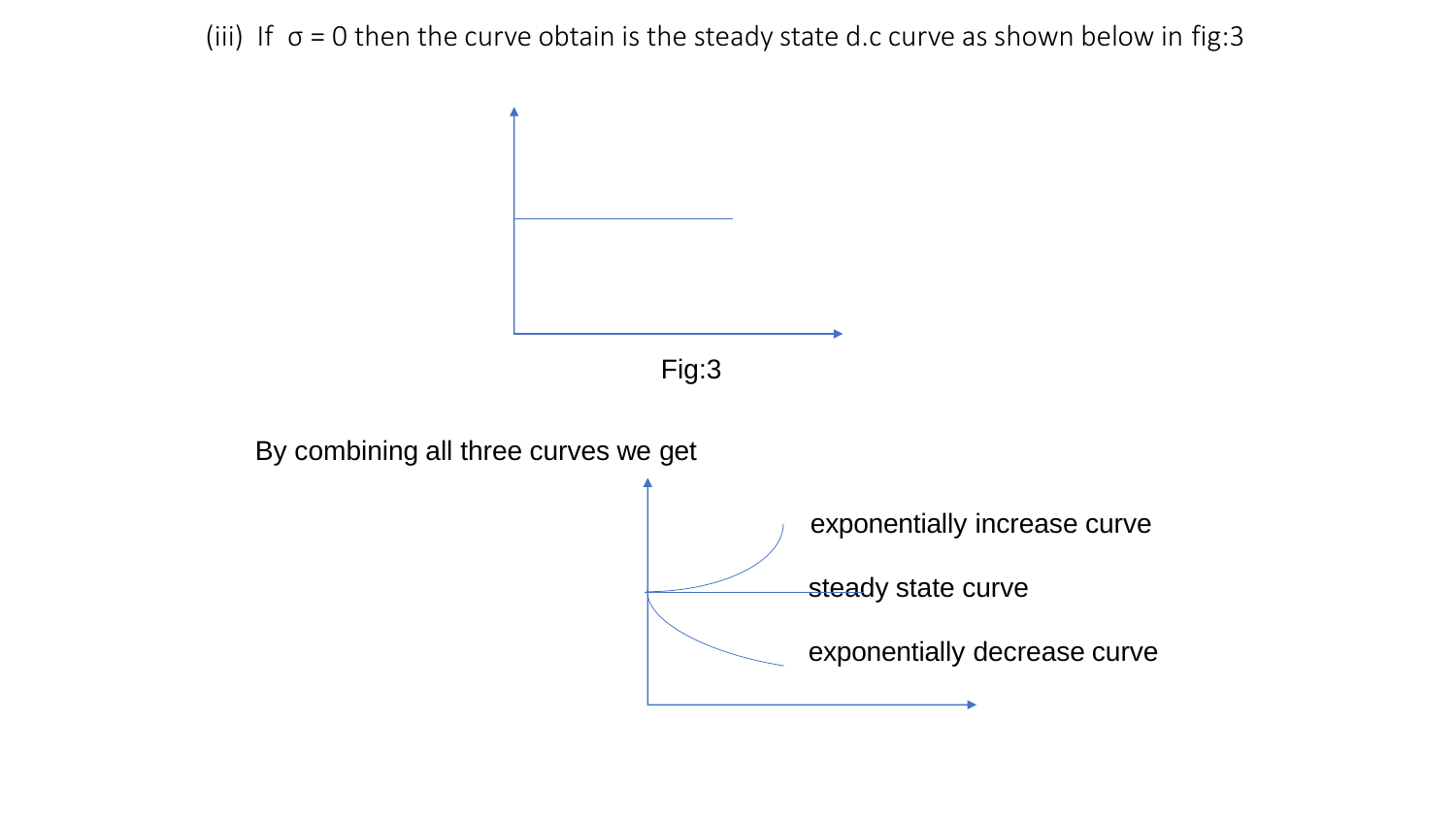## *Case no 2*

When  $\sigma$  = 0 and w has some value then, the real part is

 $X(t) = Xm e^{0.t} \cos(wt)$  $X(t) = Xm \cos(wt)$ 

and the imaginary part is

$$
X(t) = Xm \sin(wt)
$$

Hence the curve obtained is a sinusoidal steady state curve, as shown in the figure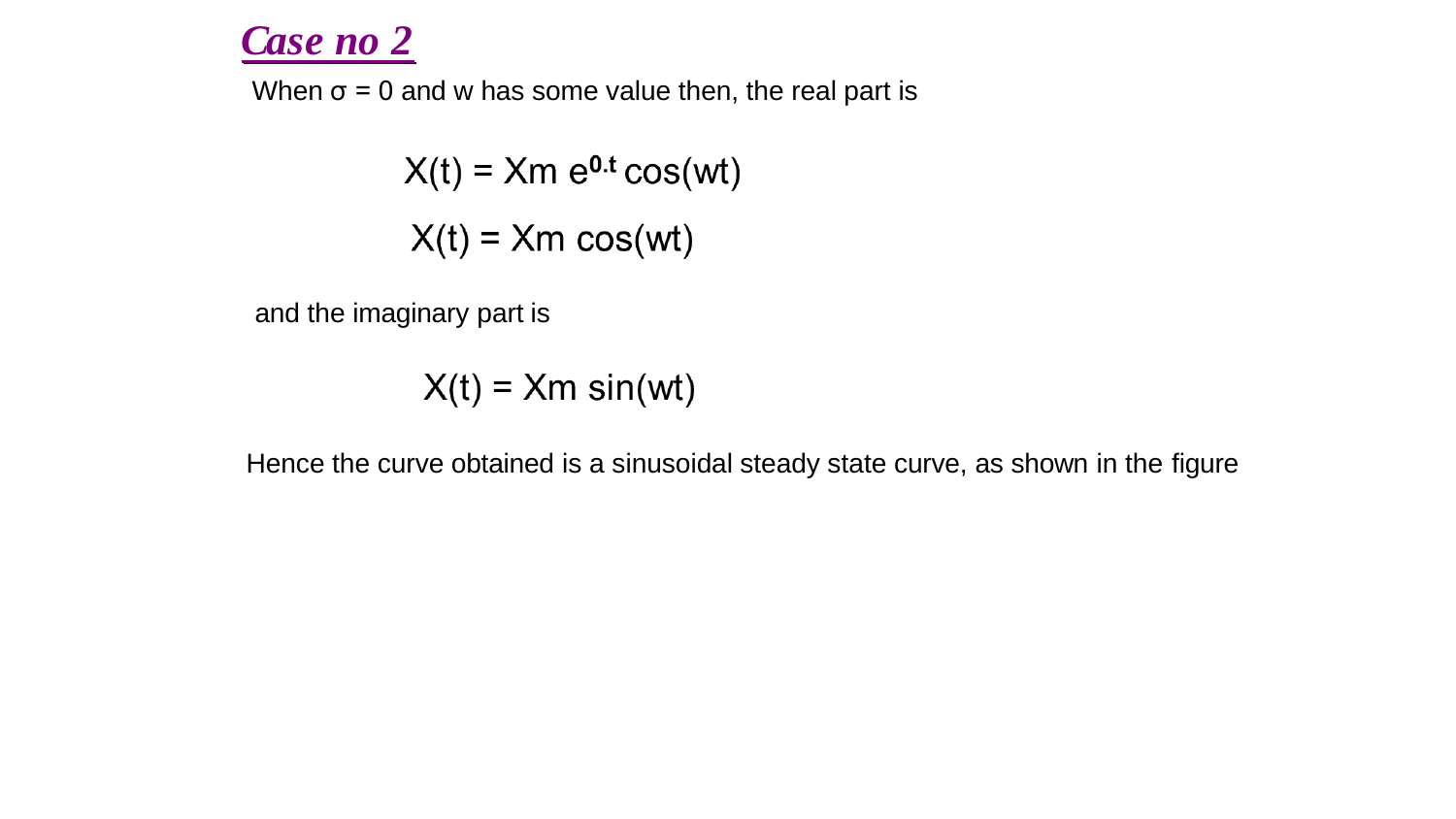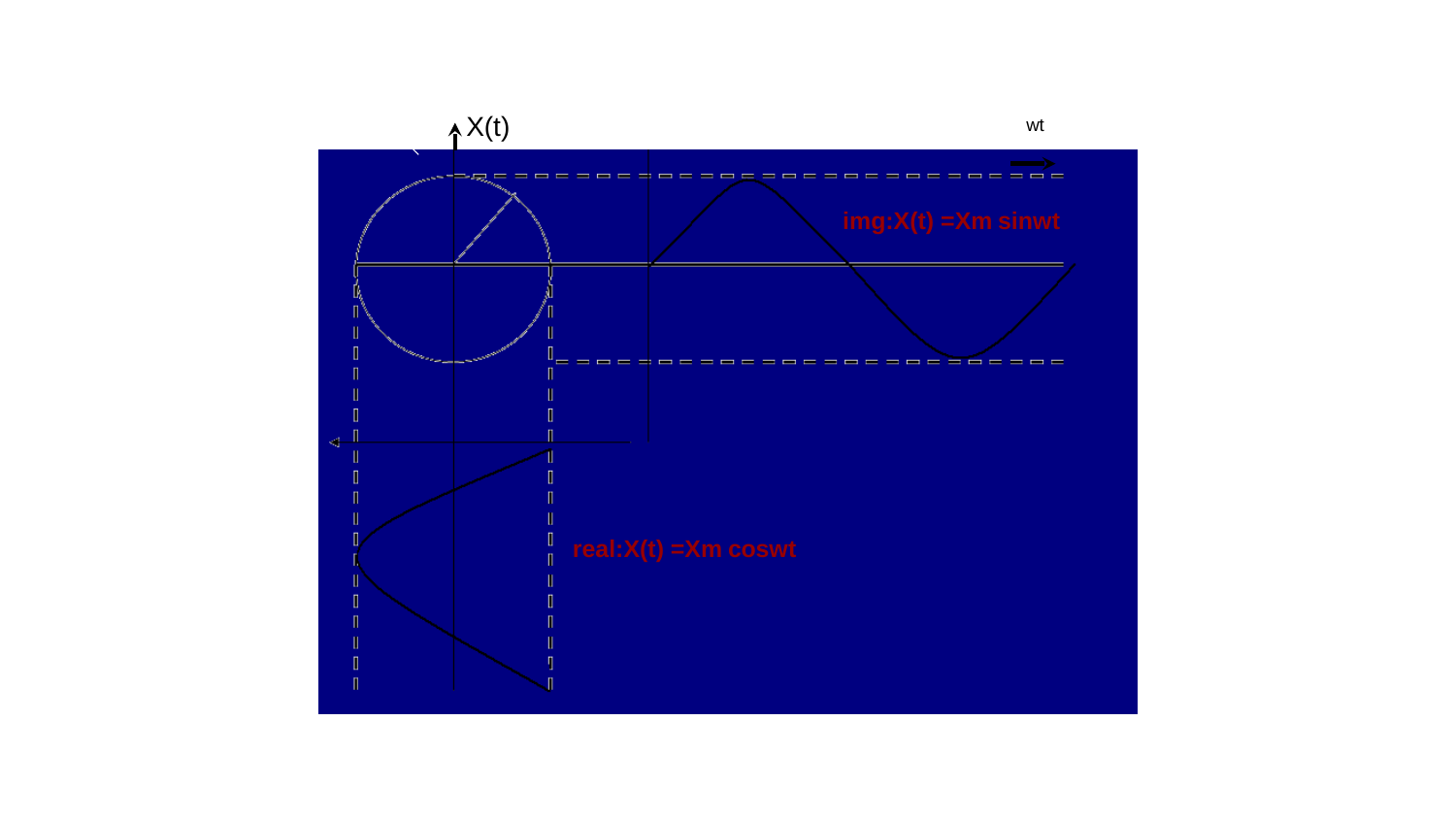#### **Case no 3:**

When σ and w both have some value, then the real part is

 $X(t) = Xm e^{\sigma t} \cos(wt)$ 

and the imaginary part is

 $X(t) = Xm e^{\sigma t} \sin(wt)$ 

So the curve obtained is time varying sinusoidal signal

These case no 3 is also has some two cases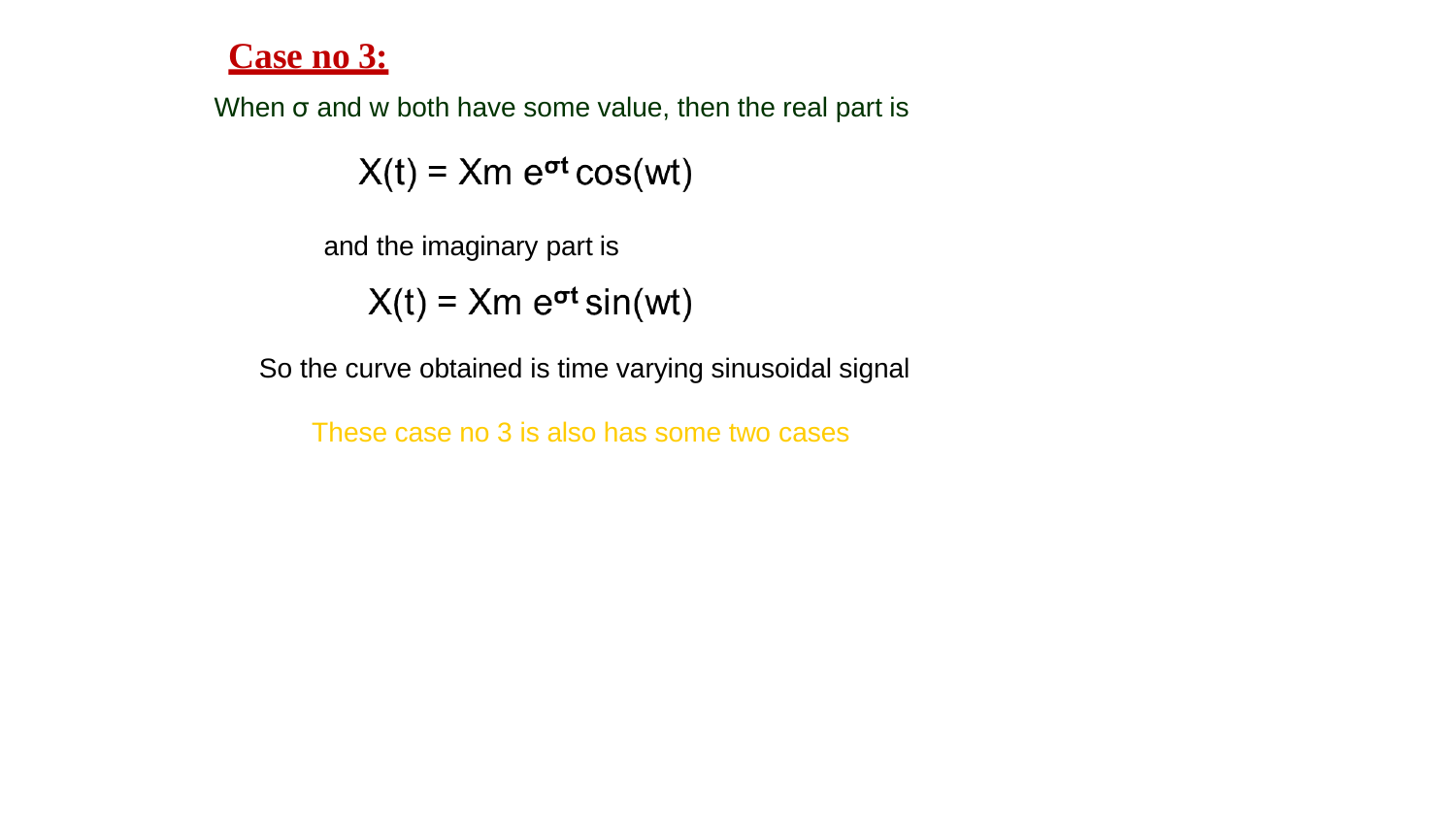# *When σ > 0*



**IMAGINARY PART**

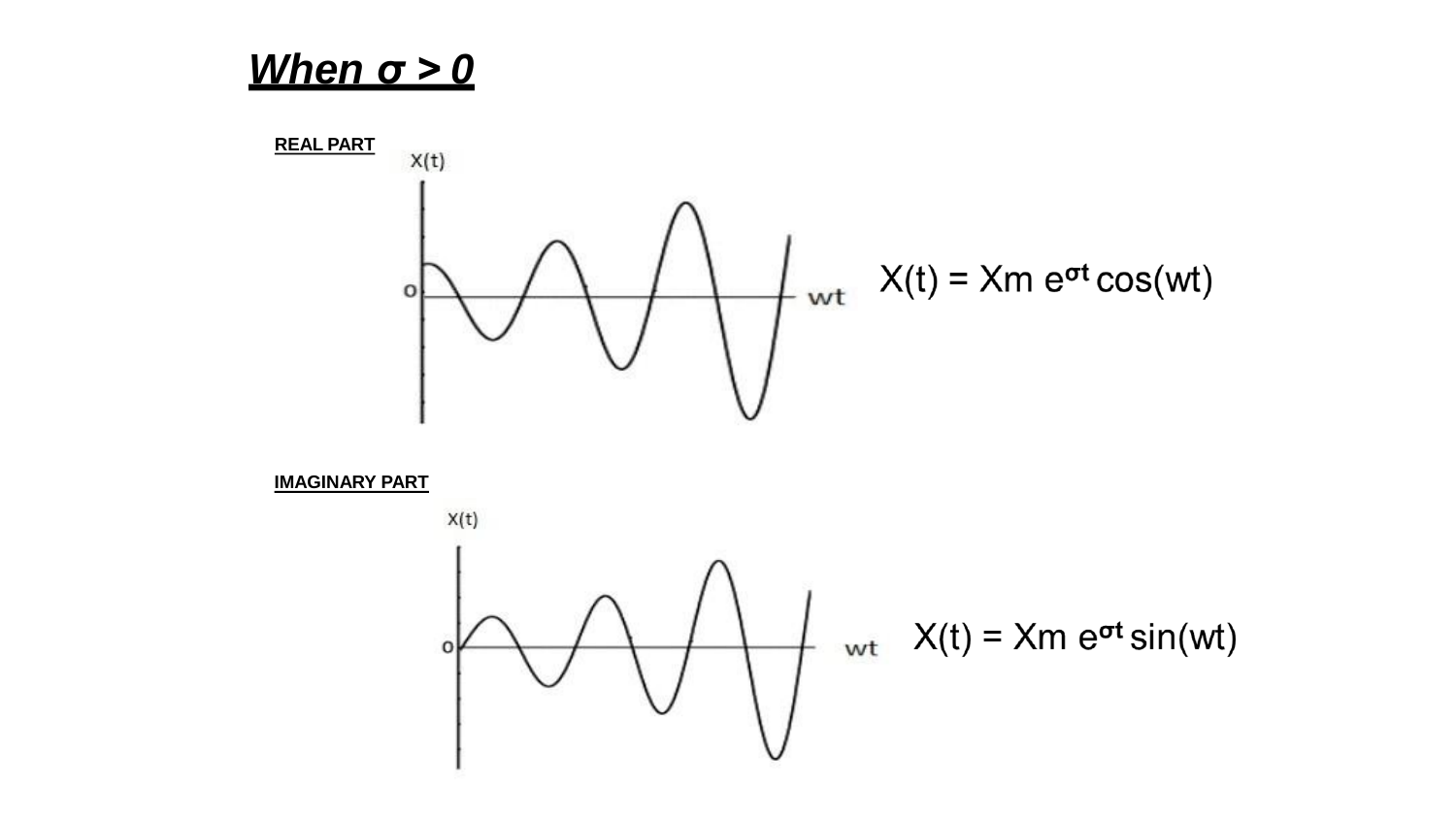# When  $\sigma \leq 0$

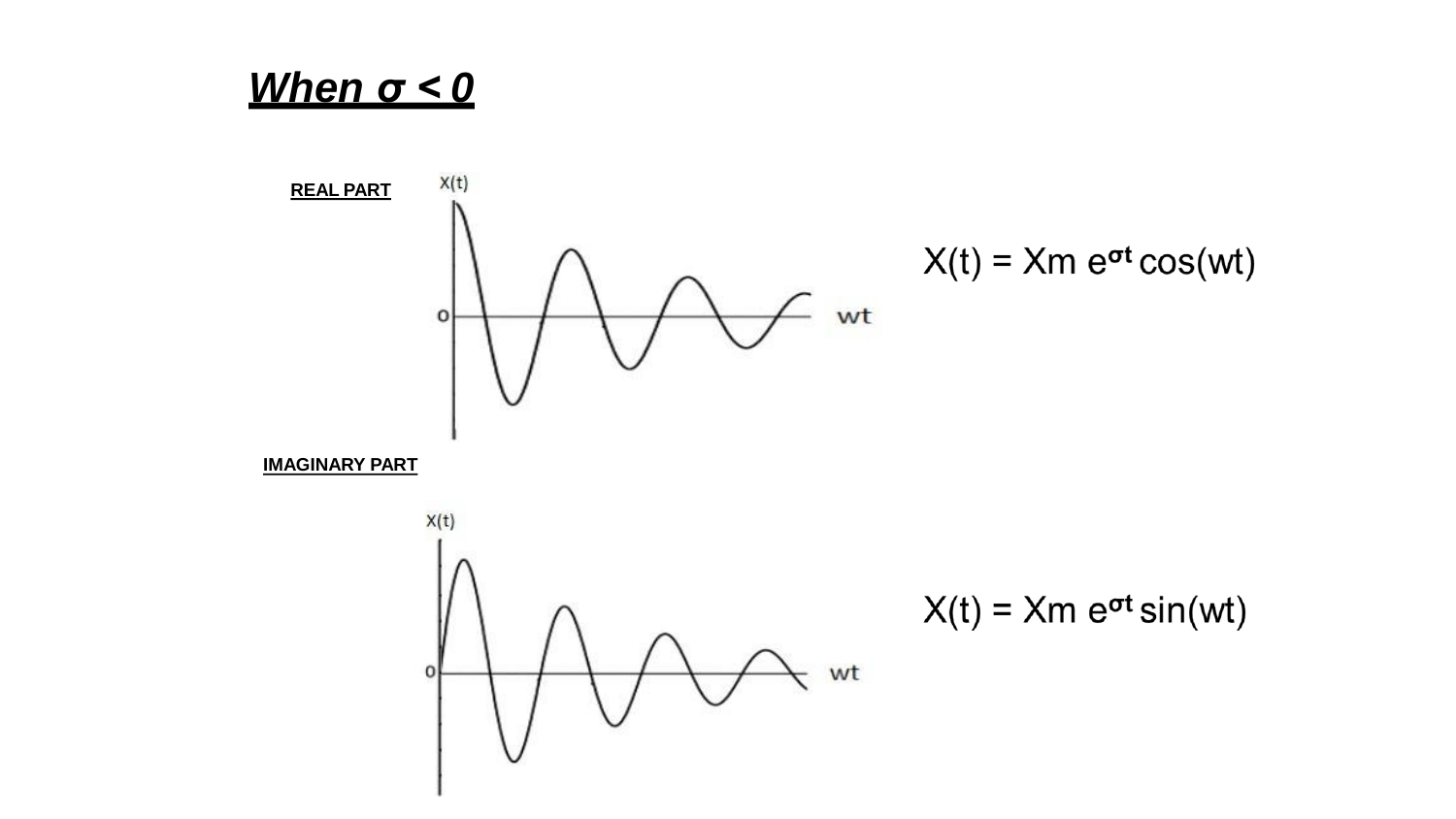- Q : In the given circuit, Assume R<sub>1</sub>=1 ohm, R<sub>2</sub>=2 ohm and C =1F Find
	- (i) Relation between  $V_o(t)$  and  $V_i(t)$
- (ii) Find response to the following Input's
- (a) V**<sup>i</sup>** (t)= 12volt (b) V**i** (t)= 12e**-3t** volt (c) Vi (t)= 12e**i2t** volt
- (d) Vi (t)=12e**(-3+j2)t** volt (e) Vi (t)= 10e**-0.5t** cos(1.5t)v

# **Solution:** The given circuit is



(i) By applying Kcl on above ckt, we have

$$
\frac{\mathbf{V}_i - \mathbf{V}_o}{R_1} + \frac{\mathbf{V}_i - \mathbf{V}_o}{1/cs} = \frac{\mathbf{V}_o}{R_2}
$$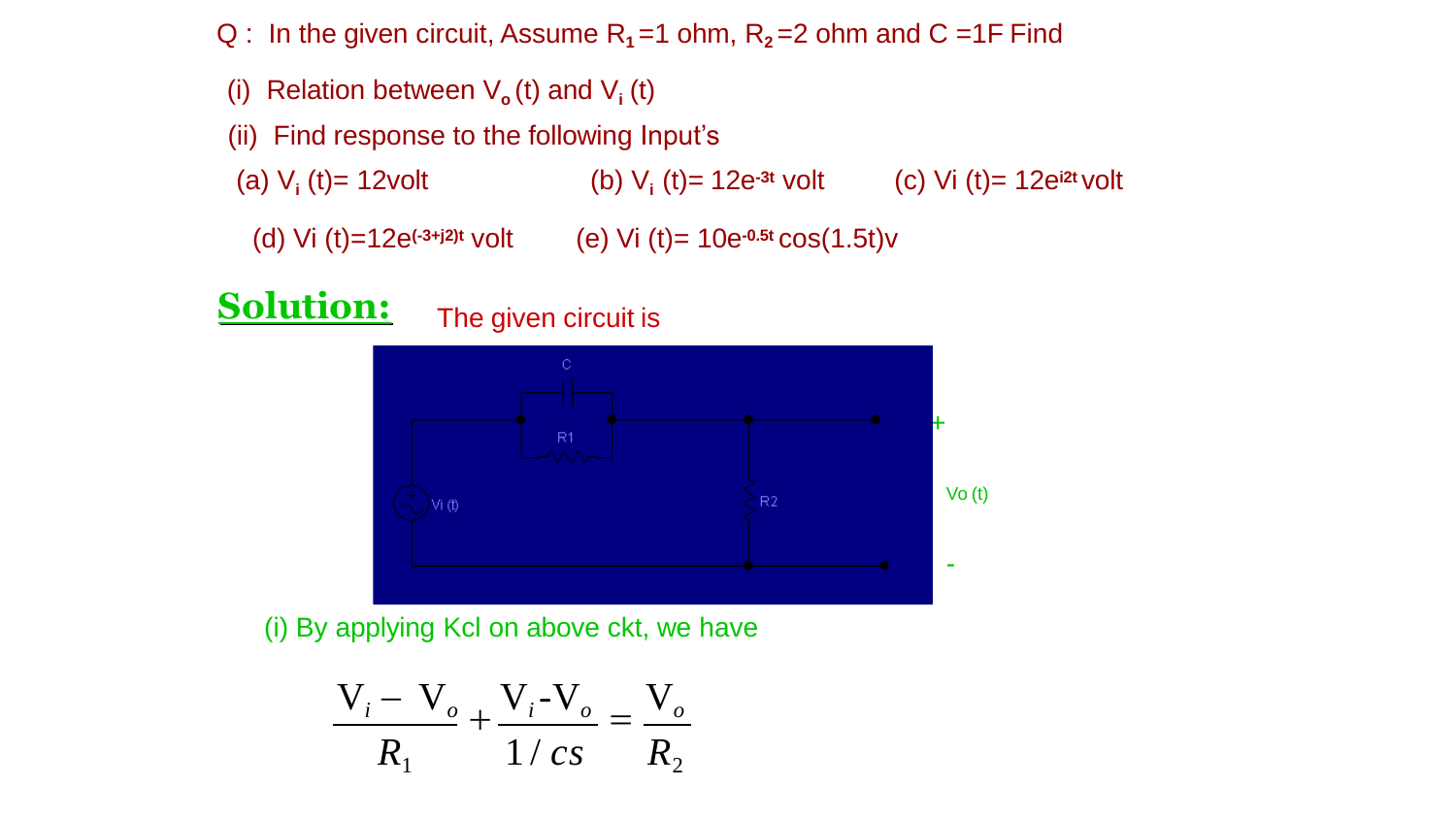By putting values of R<sub>1</sub>, R<sub>2</sub> and C, we get

$$
\frac{V_{i} - V_{o}}{1} + \frac{V_{i} - V_{o}}{1/s} = \frac{V_{o}}{2}
$$
  
\n
$$
V_{i} - V_{o} + sV_{1} - sV_{o} = V_{o}/2
$$
  
\n
$$
V_{i}(1+s) - s(1+V_{o}) = V_{o}/2
$$
  
\n
$$
V_{i}(1+s) = V_{o}/2 + s(1+V_{o})
$$
  
\n
$$
V_{i}(1+s) = V_{o}(2s+3)/2
$$
  
\n
$$
V_{i}(2+2s) = V_{o}(\frac{2s+3}{2})
$$
  
\n
$$
V_{o}(t) = \frac{(2s+2)}{(2s+3)} x V_{i}(t)
$$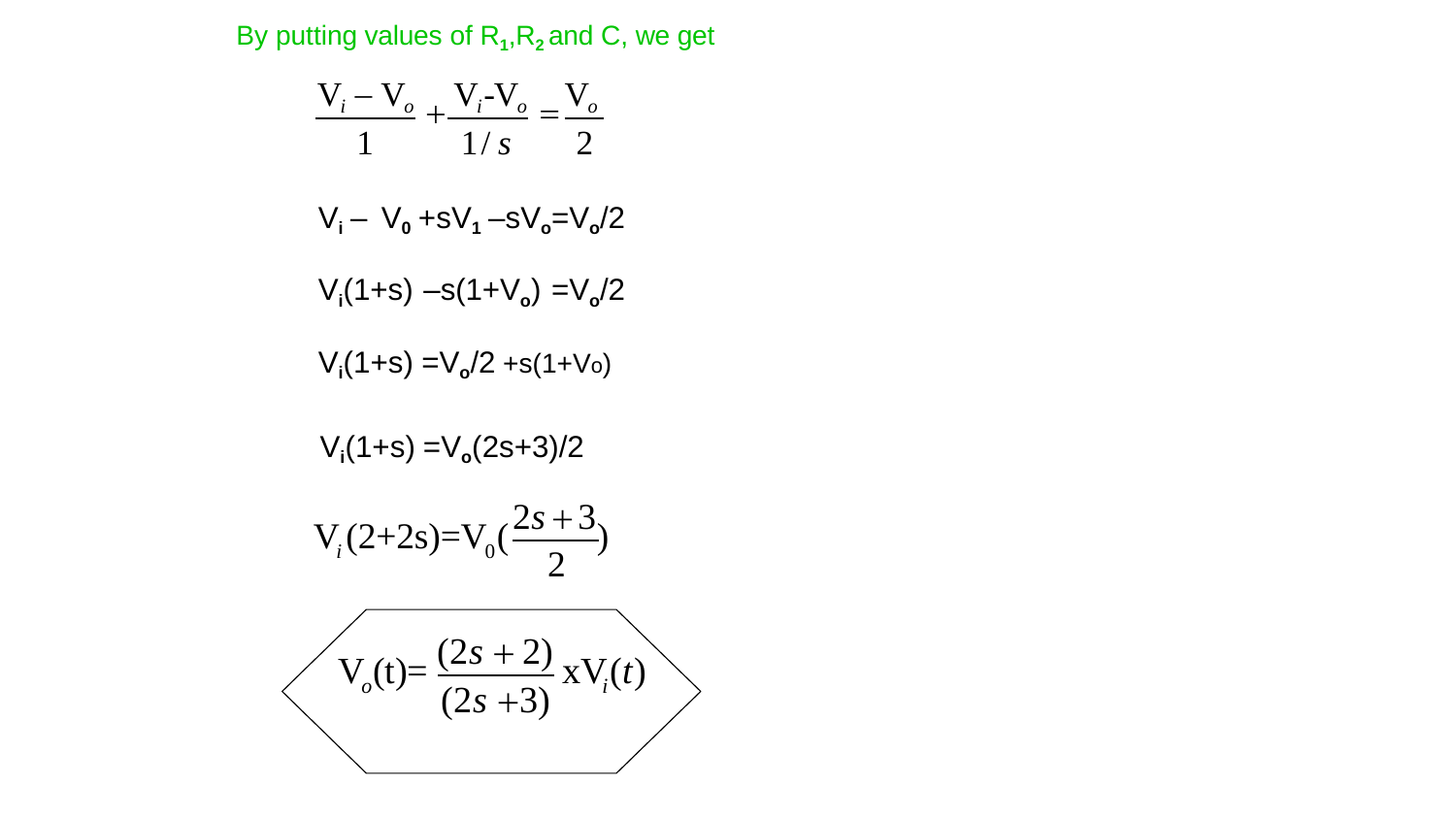**(ii) Response to the following Input is given below:**

as  ${e<sup>o</sup>=1 & 8 = 0}$ 

(a)  $V_i(t) = 12$ volts

$$
V_o(t) = \left[\frac{2(0)+2}{2(0)+3}\right] x 12
$$

 $V<sub>o</sub>(t)=8$  volt

(b)  $V_i(t) = 12e^{-3t}$ 

$$
V_o(t) = \left[\frac{2(-3) + 2}{2(-3) + 3}\right] x 12e^{-3t}
$$

$$
V_o(t) = 16e^{-3t}
$$

(c) V**<sup>i</sup>** (t) =12e**j2t** volt

$$
V_o(t) = \left[\frac{2(2j) + 2}{2(2j) + 3}\right]12e^{j2t}
$$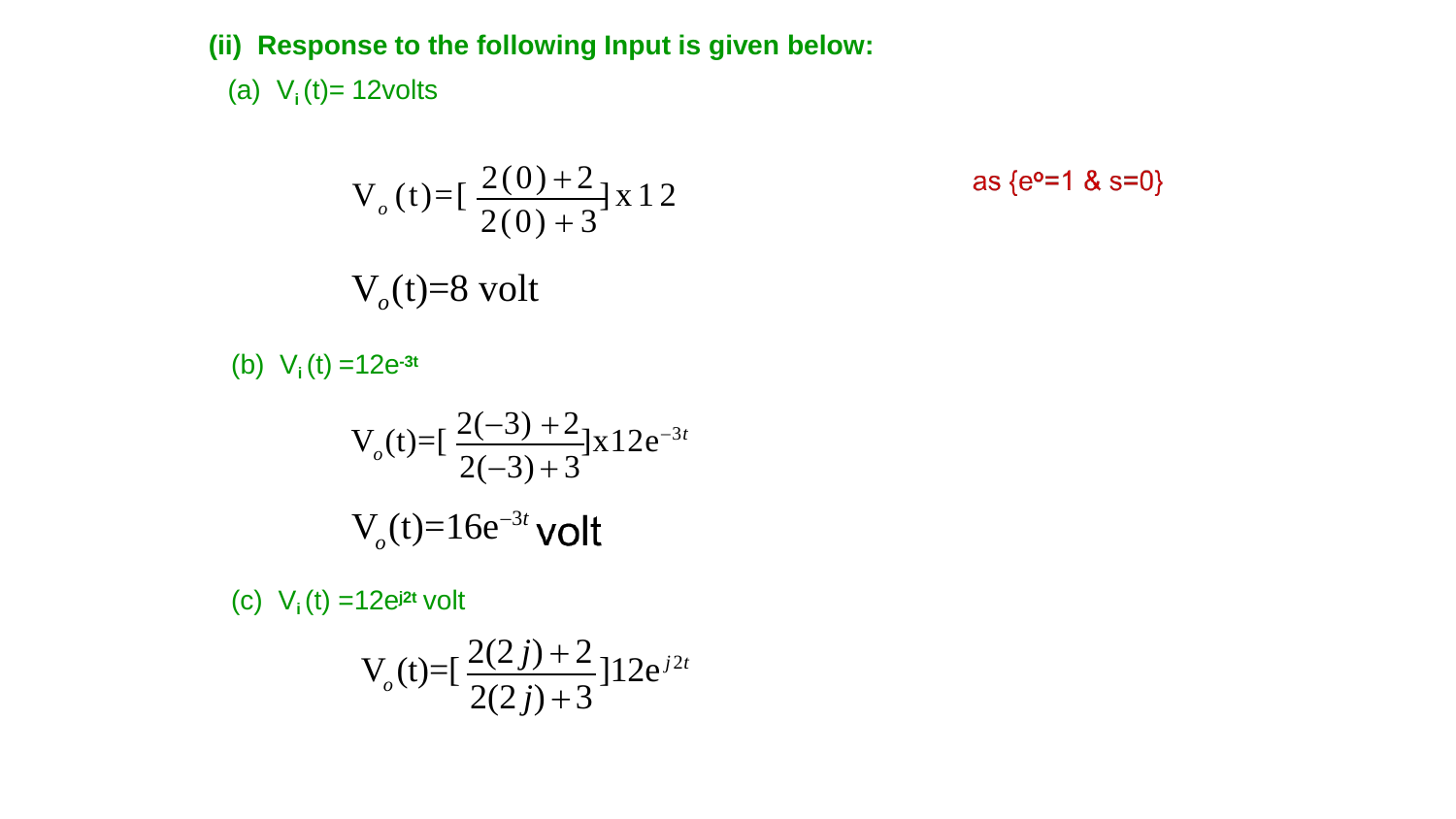$$
V_o(t) = \left[\frac{4j+2}{4j+3}x\frac{4j-3}{4j-3}\right]x12e^{j2t}
$$
  
 
$$
V_o(t) = 10.3 \angle 10.3^\circ \text{ volt}
$$

(d) V**<sup>i</sup>** (t) =12e**(-3+j2)t** volt

$$
V_o(t) = \left[\frac{2(-3+j2)+2}{2(-3+j2)+3}\right] \times 12e^{(-3+j2)t}
$$

$$
V_o(t)=13.57<8.130^{\circ} e^{(-3+j2)t}
$$
 volt

#### (e) Vi (t) =10e**-0.5t** cos(1.5t+30)

Since the given response voltage is of only real part & we know that

$$
V_i(t) = Xm e^{\sigma t} \cos(wt)
$$

and we have given

 $Vi = 10$ ,  $\sigma = -0.5$ ,  $w = 1.5$ ,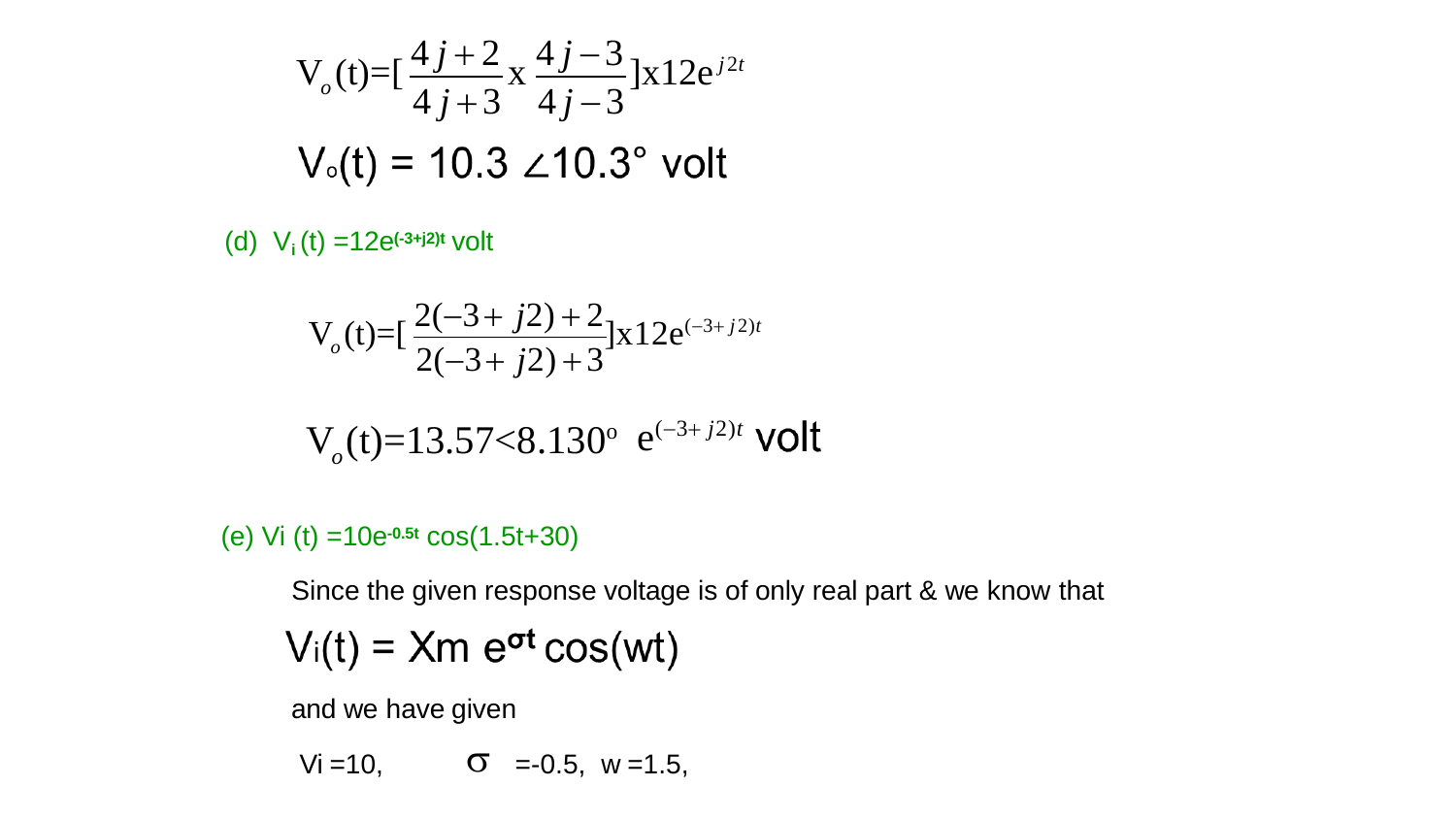Since 
$$
S = \sigma + jw
$$

$$
S = -0.5 + j1.5
$$

therefore

$$
V_i(t) = 10 e^{(-0.5 + j1.5)t} \cos(1.5t)
$$
  
\n
$$
V_0(t) = 10 e^{(-0.5 + j1.5)t} \left[ \frac{2(-0.5 + j1.5) + 2}{2(-0.5 + j1.5) + 3} \right]
$$

 $\overline{\phantom{a}}$ 

$$
V_0(t) = 8.77 e^{(-0.5+j1.5)t}
$$

Finally

$$
V_0(t) = 8.77 e^{-0.5t} (cos 1.5t + j sin 1.5t)
$$
 volt